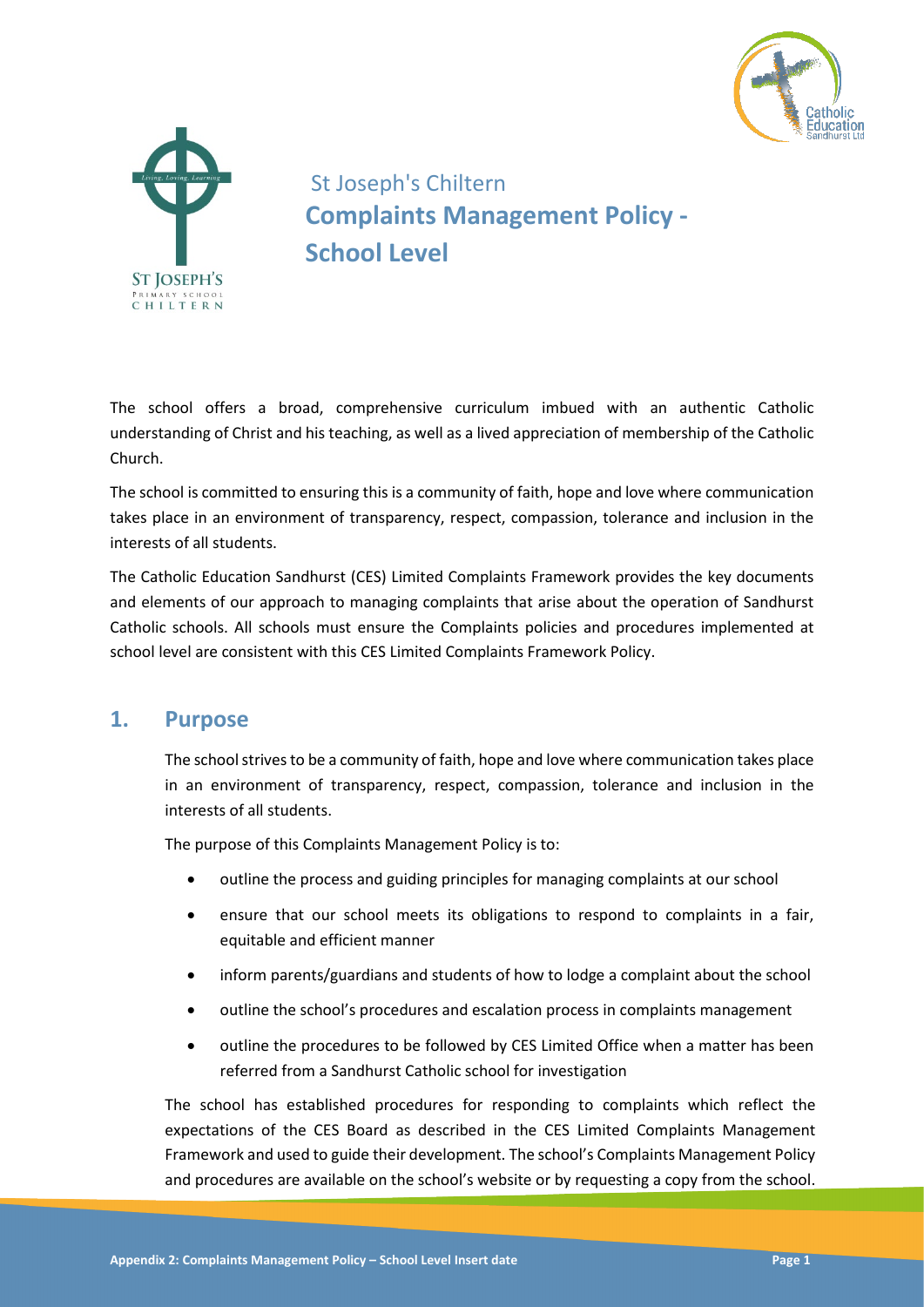# **2. Scope**

This policy applies to complaints that should be able to be resolved at the school level that relate to:

- general issues of student behaviour that are contrary to the school student behaviour Policy including incidents of bullying or harassment
- learning programs, assessment and reporting of student learning
- communication with parents/guardians
- school enrolment, fees and payments
- general administrative issues

Any such actions will be in accordance with any legal and reporting obligations.

This policy also applies to the procedures to be followed when:

- complaints cannot be resolved at the school level and referred to CES Limited Office from the school community
- the school seeks assistance from CES Limited Office to resolve a complaint from a parent/guardian or student
- a complaint to referred from an external authority

Procedures for making a complaint are presented in Appendix 1 of this Policy.

This policy does not apply to complaints about critical incidents, matters included in the Victorian Reportable Conduct Scheme, emergency management, criminal offences or staff grievances.

If the matter relates to allegations of child abuse, Sandhurst Catholic schools and CES Limited will follow their procedures for responding to allegations of child abuse under various reporting obligations as outlined in the Child Safety Framework.

## **3. Principles**

Addressing complaints or concerns within a framework of dignity and respect can provide powerful opportunities to model the love of Christ in the reality of our contemporary world and provides a valuable opportunity for reflection and learning.

In receiving and responding to complaints, the following guiding principles will apply:

- complainants can expect their concern or complaint to be responded to in a respectful and timely manner
- schools will be informed of formal complaints that are made aboutthem
- complainants and the person(s) against whom the complaint is made have the right to be heard and to expect that the principles of procedural fairness will be observed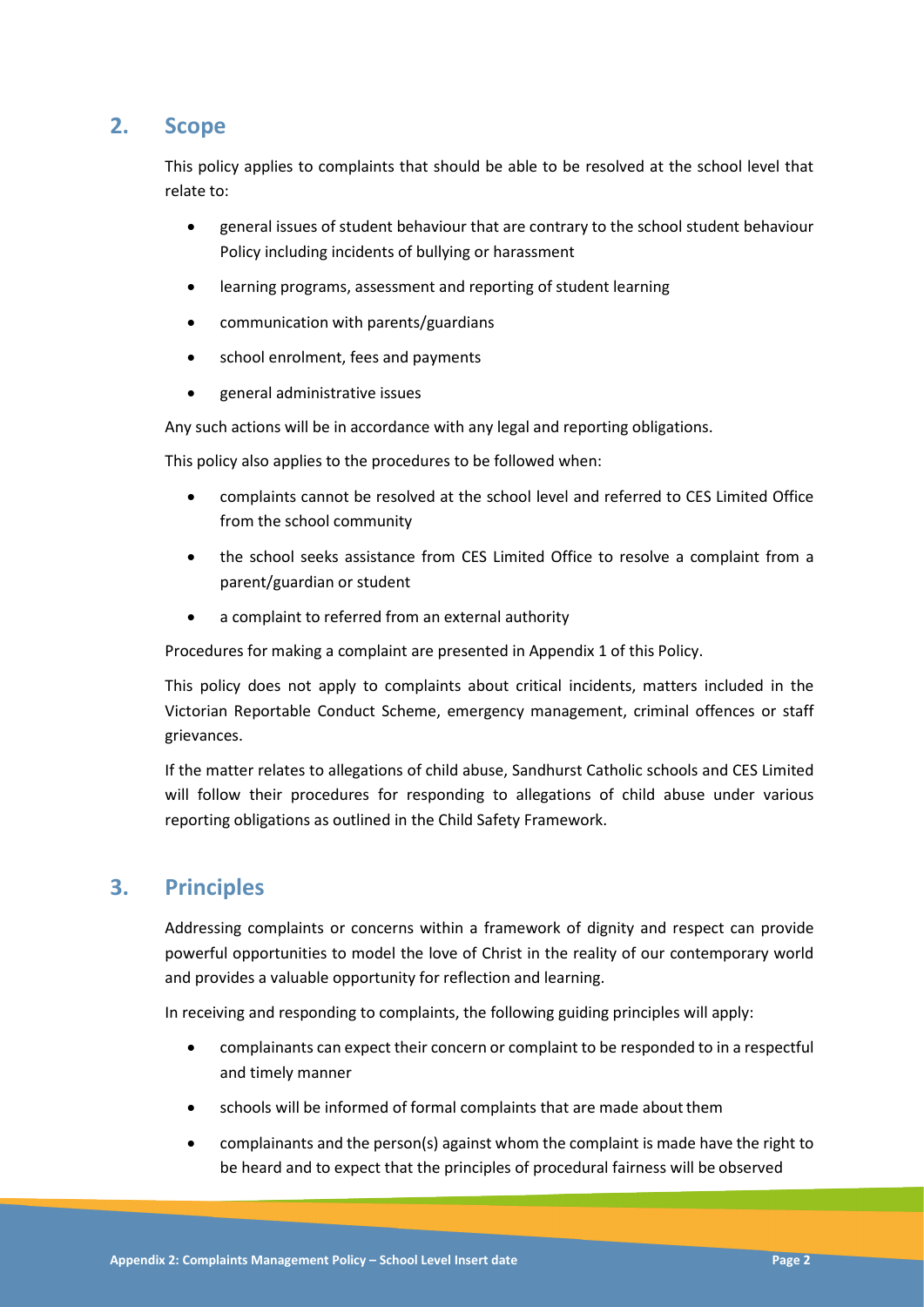- confidentiality, protection of privacy, respect, access, dignity and impartiality will form the basis of the complaints resolution process
- the complaints resolution process will seek to achieve the restoration of good and respectful relationships

## **4. Policy Statement**

The nature of the complaint will determine who is the most appropriate person or body to manage a complainant's concerns. The school staff will consider the matter raised and determine the most appropriate action that is likely to achieve prompt resolution.

Procedural fairness will apply to the handling of complaints.

Confidentiality will be maintained as far as reasonable.

Complaints received from parents/guardians and students are responded to in a timely manner

All complaints will be acknowledged within 2-5 business days and complainants will receive an indication of when they can expect to be notified of an outcome for their complaint, this would generally be within four weeks.

Complainants must be kept informed if there is any change to the time frame for dealing with their complaint.

The school endeavours to address and respond to all complaints. The school may not be able to fully address complaints that are made anonymously or without sufficient detail being provided to enable an investigation or resolution of the matter. To ensure procedural fairness, respondents have a right to know the particulars of the allegations being made against them, and be given an opportunity to respond to them. Anonymous complaints are recorded in the same manner as other complaints.

All complaints are recorded and securely stored with relevant levels of authorised access.

Complainants will be notified of the outcome of a formal complaint in writing.

The school has established procedures for responding to complaints appropriate to their local context, and the expectation is that most complaints are managed initially by the school.

The Complaints Policy and Procedures for the school is published on our website.

# **5. Complaints not covered in this Policy**